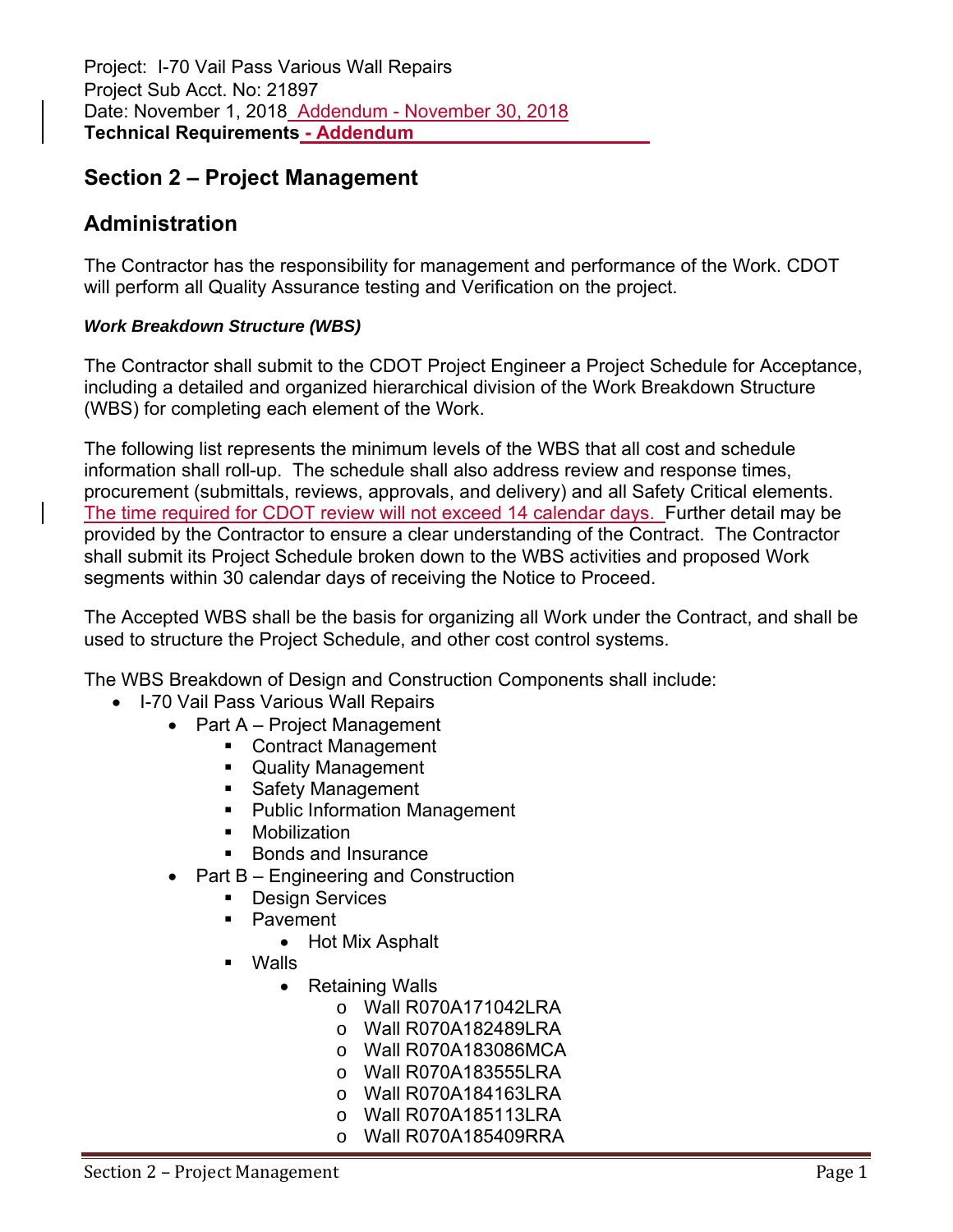Project: I-70 Vail Pass Various Wall Repairs Project Sub Acct. No: 21897 Date: November 1, 2018 Addendum - November 30, 2018 **Technical Requirements - Addendum** 

### **Section 2 – Project Management**

- o Wall R070A186429MCA
- Traffic and Environmental
	- Maintenance of Traffic
	- Environmental Management Water Quality
- Road Appurtenances
	- Guardrail
	- Roadway (Other)
	- Field Facilities Sanitary Facility and Field Office

#### *Work Activities*

The WBS breakdown shall include at a minimum the components listed above and shall be broken down into further subcomponents to accurately track production on the project. The Project Engineer shall have the discretion to request further breakdown of the WBS into the "level of detail" deemed fit. Monthly payment to the Contractor shall be based on the percent completed of each of the WBS work activities.

The Contractor shall prepare and submit to the CDOT Project Engineer the following schedules:

- Method Statements
- Project Critical Path Method (CPM) Schedule
- CPM Schedule Updates
- Job Progress Narrative Report

Each of the CPM schedules shall be cost loaded for the WBS indicated above.

#### *Contract Pricing*

The cost of Water Quality / Environmental Management, and Public Information shall be paid by straight line calculation through the life of the project. The cost of Public Information shall not exceed \$25,000. The cost of Mobilization shall not exceed 10 percent of the Contract total. Field Facilities shall only include the cost of obtaining and maintaining the Field Facilities and not exceed 1 percent of the Contract total.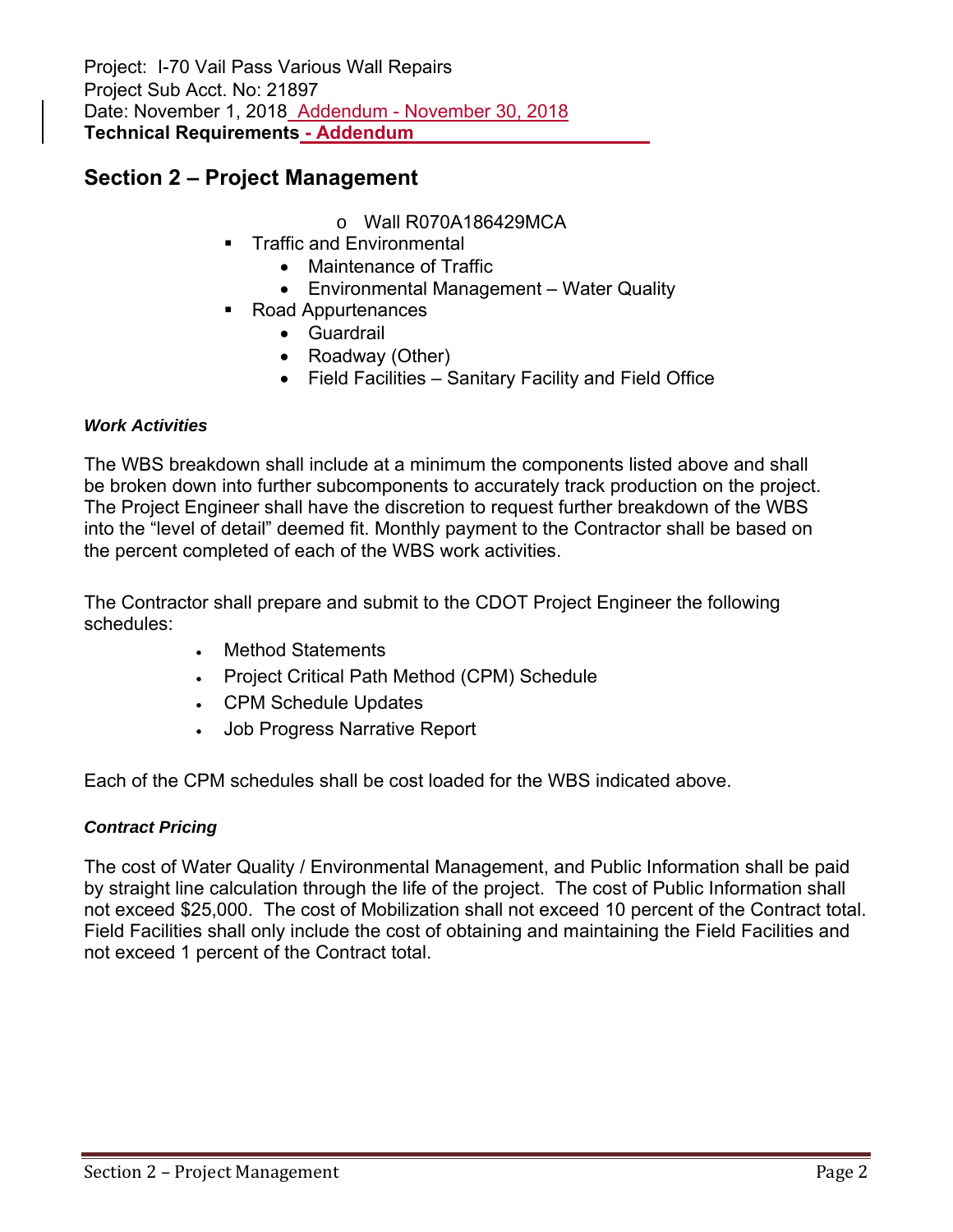# **Methods Statement**

A Methods Statement shall be prepared for all the work activity listed in the schedule, for all safety critical elements, and for any feature not listed in the schedule that the Contractor considers a controlling factor for timely completion. The Methods Statement shall be completed in accordance with subsection 108.03 of the Standard Specifications for Road and Bridge Construction.

### **Cost Management**

### *Progress Payment Calculations*

CDOT will base progress payments on the percent completed of each of the WBS work activities and not on measured quantities. The Contractor shall progress the activities identified on the Project Schedule for determining the Monthly Progress Schedule. The accepted Monthly Progress Schedule will determine the amount of the Contractor's progress payments, based on the work activities identified by the Contractor. Percent complete shall be calculated using project scheduling software meeting the requirements of this section, where progress is measured based on physical percent of work that is complete considering labor, materials equipment resources utilized, design hours, or other physical units acceptable to the CDOT Project Engineer. Such progress payments to the Contractor shall be computed accurately from the updates of the WBS schedule.

Partial payment for stockpiled materials shall only be made per subsection 109.07 of the Standard Specifications for Road and Bridge Construction. Payment shall not be made for stockpiled materials to be installed within 90 days.

The Contractor's invoice shall not include a request for payment for documented nonconforming work. The payment to the Contractor will be the amount shown on the Contractor's approved invoice as modified for appropriate price reductions for nonconforming work, if any, retainage, incentive/disincentive payments, and any deductions.

### *Payment Schedule*

The Contractor shall provide an additional payment schedule in accordance with Standard Special Provision Revision of Section 108 Payment Schedule (Single Fiscal Year).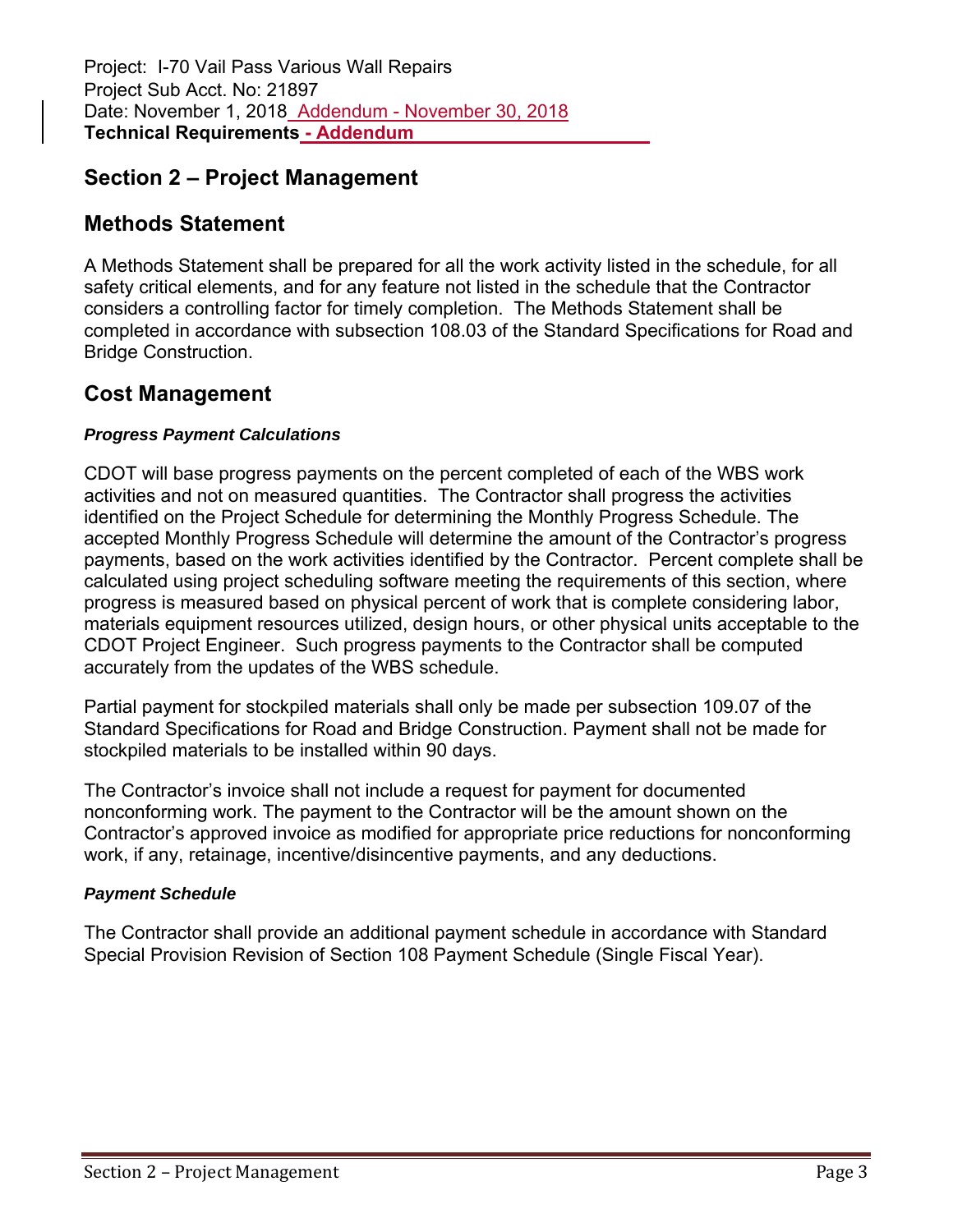#### *Invoice Submittals*

The Contractor shall submit invoices to the CDOT Project Engineer each month. Each monthly invoice shall first be submitted in draft form for review in a Progress Status Meeting on a date mutually agreeable to the Contractor and CDOT Project Engineer. Draft monthly invoice submittals shall be transmitted in electronic format.

The Contractor shall submit to the CDOT Project Engineer, for Approval, a final monthly invoice within five calendar days after each progress status meeting, defined below. Final invoice submittals shall include an electronic copy.

### **Invoice Documents**

#### *Invoice Content*

The invoice documents shall include:

1. Invoice Cover Sheet

The cover sheet shall indicate the following information:

- A. Project number and title
- B. Invoice number (numbered consecutively starting with "1")
- C. Period covered by the invoice (specific calendar dates)
- D. Total earned to date for the Project as a whole and for each Work activity as a percentage of the total dollars expended to the total amount of the item. The breakdown is required because retainage will be calculated and withheld on each work item, and partially released upon achievement of item completion of each Work item. Provide percentages to three (3) decimal places.
- E. Date that invoice was signed
- 2. Updated Monthly Progress Schedule

No invoice shall be Approved, nor payment shall be made if there is not a current Accepted Monthly Progress Schedule in place. The status date of the Monthly Progress Schedule, coinciding with the payment invoice date, is the last date of each month. The data date for use in calculating the monthly progress schedule shall be the first Calendar Day of the following month.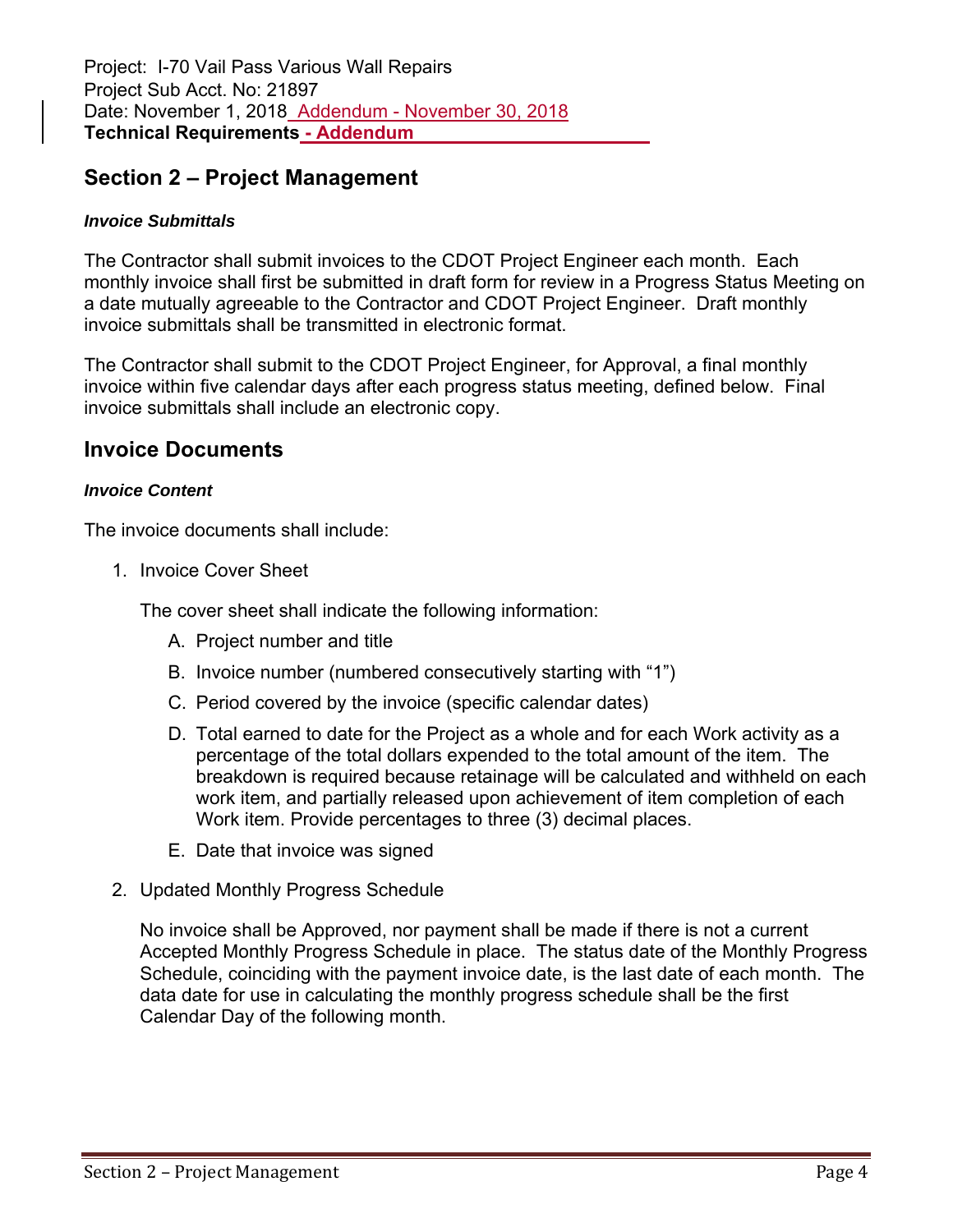The Contractor shall make all corrections to the Monthly Progress Schedule requested by the CDOT Project Engineer and resubmit the Monthly Progress Schedule within seven calendar days. If the Contractor does not agree with the CDOT Project Engineer's comments, the Contractor shall provide written notice of disagreement within seven calendar days from the receipt of the comments. If necessary, the items in disagreement shall be resolved in a meeting held for that purpose.

No invoice will be reviewed or processed until all invoice documents are received by the CDOT Project Engineer.

### **Progress Status Meetings**

A progress status meeting shall be conducted each time a draft monthly invoice submittal is made. The meeting shall be used to verify, address and finalize the following:

- 1. Actual start dates
- 2. Actual and Planned Completion Deadlines
- 3. Earned value of Work that has been completed in-place
- 4. Activity percent complete
- 5. Incorporation of approved Change Orders
- 6. Status of outstanding Nonconforming Work
- 7. Completion of Value Engineering Change Proposals, if any
- 8. Work performance
- 9. Project Schedule narrative that discusses all changes from previous month
- 10. Critical Path(s)

Following the progress status meeting, and upon approval of the final monthly invoice, payment shall be Approved by the Project Engineer within seven calendar Days.

### **WBS Activities and Schedule Modifications**

When it becomes necessary to add, combine, eliminate, or modify Contract specified WBS Activities to reflect modifications to the Work, such changes shall be reviewed and Accepted by the CDOT Project Engineer in accordance with the Contract and shall be consequently reflected in subsequent schedule submittals.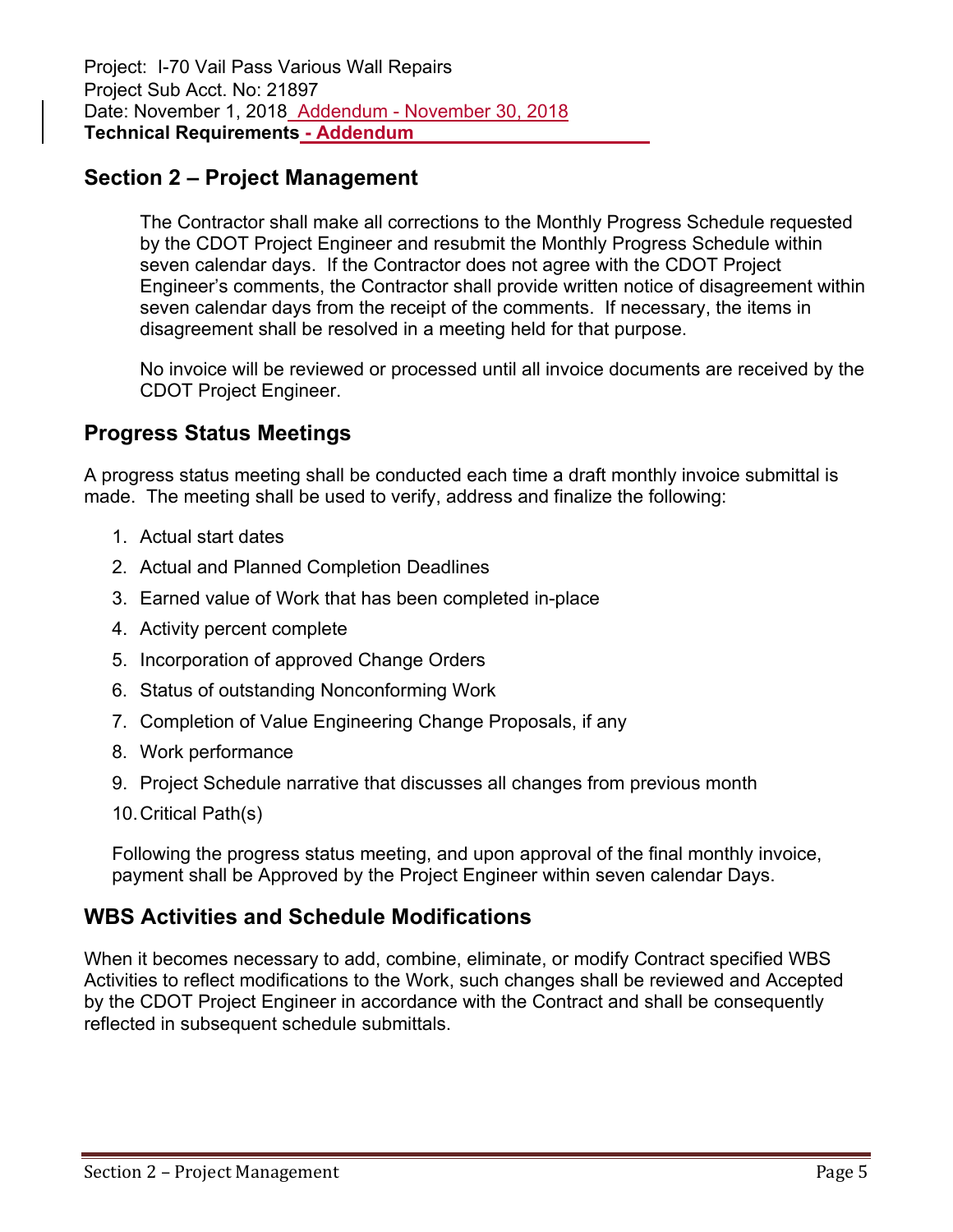### **Field Facilities**

The Contractor shall provide all office space or Field Office trailer and equipment as required for the Project.

The Contractor shall make available a fully operational Field Office facility three calendar days prior to beginning any Construction Activities. CDOT shall return possession of each to the Contractor no later than 20 calendar days after Final Acceptance of the Project.

The Contractor shall secure sites, obtain all site permits, install, set up, and provide utility services, and maintain the facilities as part of the Work. The Contractor may consult with the CDOT Project Engineer for the availability of suitable local sites. The Field Office shall be placed adjacent to the Contractor's Quality Control lab. These facilities shall be located within 1 mile of I-70 and within 10 miles of the project limits.

If office appurtenant facilities are stolen, destroyed, or damaged during the Work, the Contractor shall at, its expense, repair or replace those items provided to their original condition within three calendar days.

The Contractor shall provide:

1 each – Field Office Class 2

1 each – Sanitary Facility for CDOT staff use

All field facilities shall conform to CDOT Standard Specifications and Standard Plans in effect at the time of bidding. In addition to the Standard Plans and Specifications the Field Office shall include the following:

- 1. High Speed Internet: The Contractor shall provide high speed internet service for field office computers and mobile devices. The Contractor shall install and maintain the internet service equipment in the Engineer's field office. Should the equipment require repair and be out of service for more than 24 hours, replacement equipment shall be supplied within 24 hours.
- 2. Field Office shall be provided with all-weather access with adequate area to accommodate at least six state vehicles.
- 3. The Field Office may be located within an existing building. It shall be lockable and have a minimum of 100 square feet.
- 4. The Contractor shall provide insurance for full replacement of all contents of the Field Office due to theft, fire or any other cause. Insurance shall be provided at all times that the office is on the Project.
- 5. The Field Office shall be cleaned twice monthly.